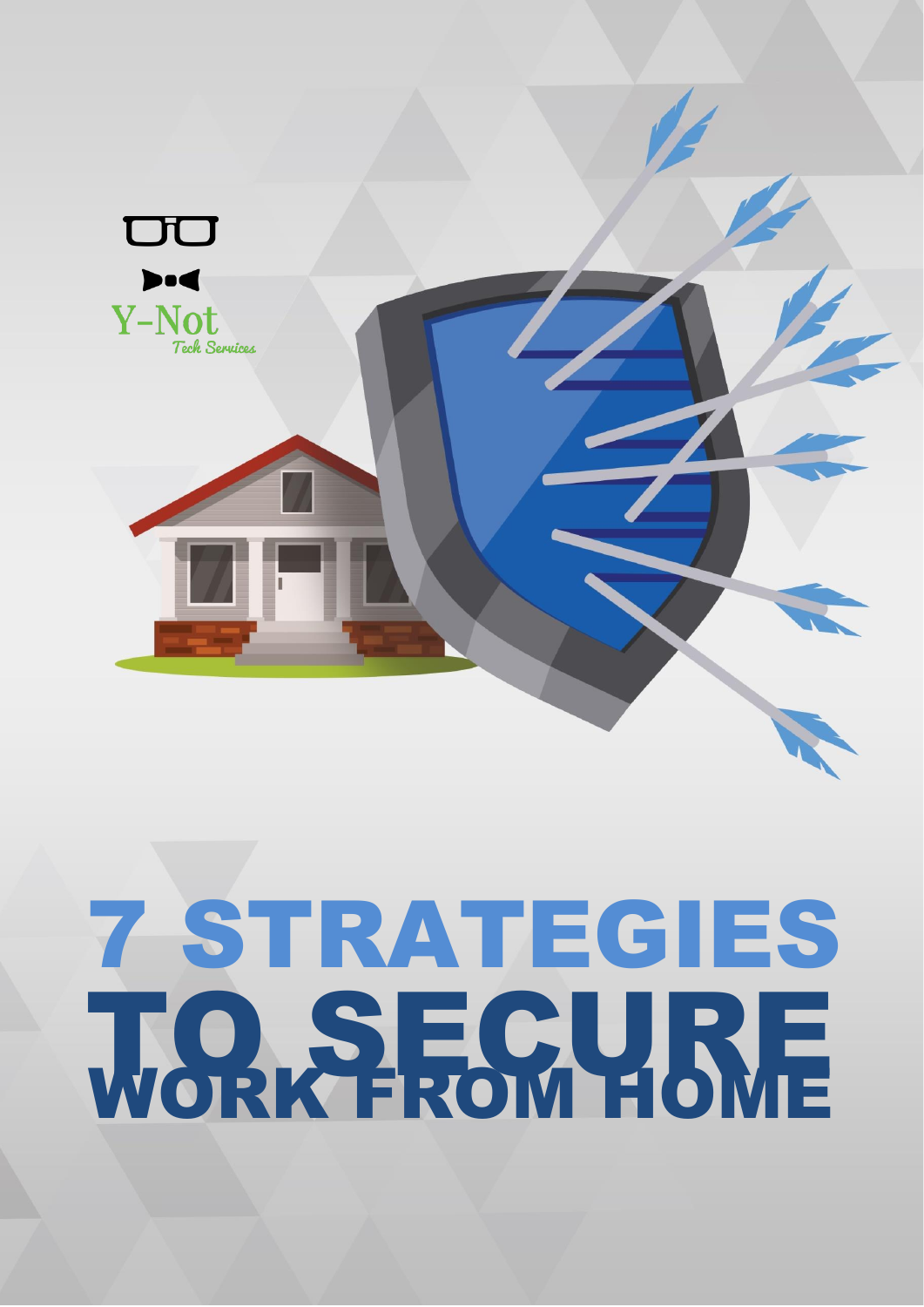

**7 Strategies to Secure Work from Home** 

People worldwide are working from home. Often on personal devices, using their own Internet connections. These seven strategies address challenges business face securing the work from home environment.

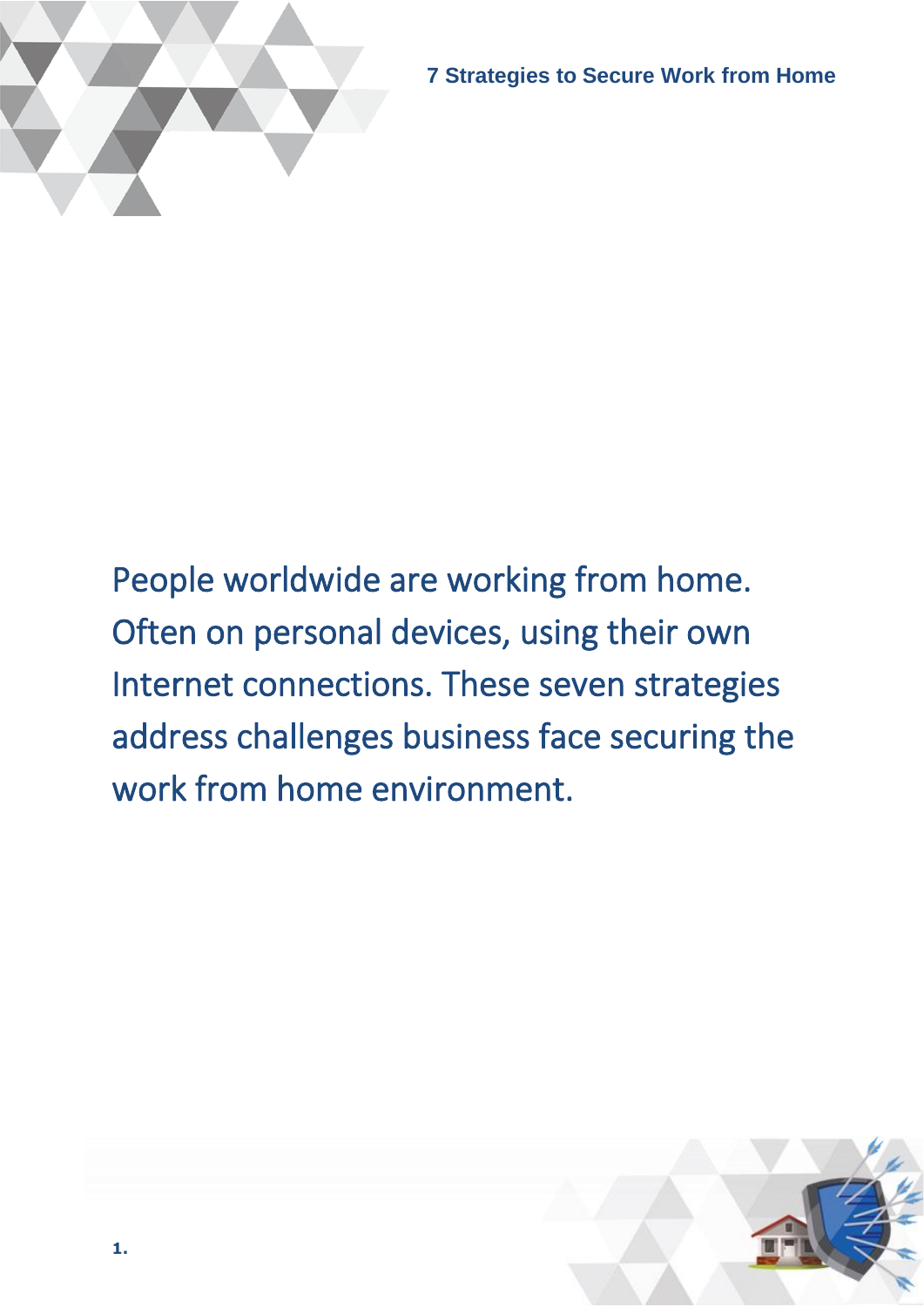Even before the pandemic, remote work had momentum. Today's widely available business collaboration software enables productivity and offers accountability.

The company could enjoy a larger talent pool and reduce technology and real estate costs. The employees were happier without a commute and greater work-life balance.

Yet, COVID-19 took working from home to another level. The health crisis challenged businesses to react quickly and get users up and running remotely. The urgency of the transformation left many businesses scrambling.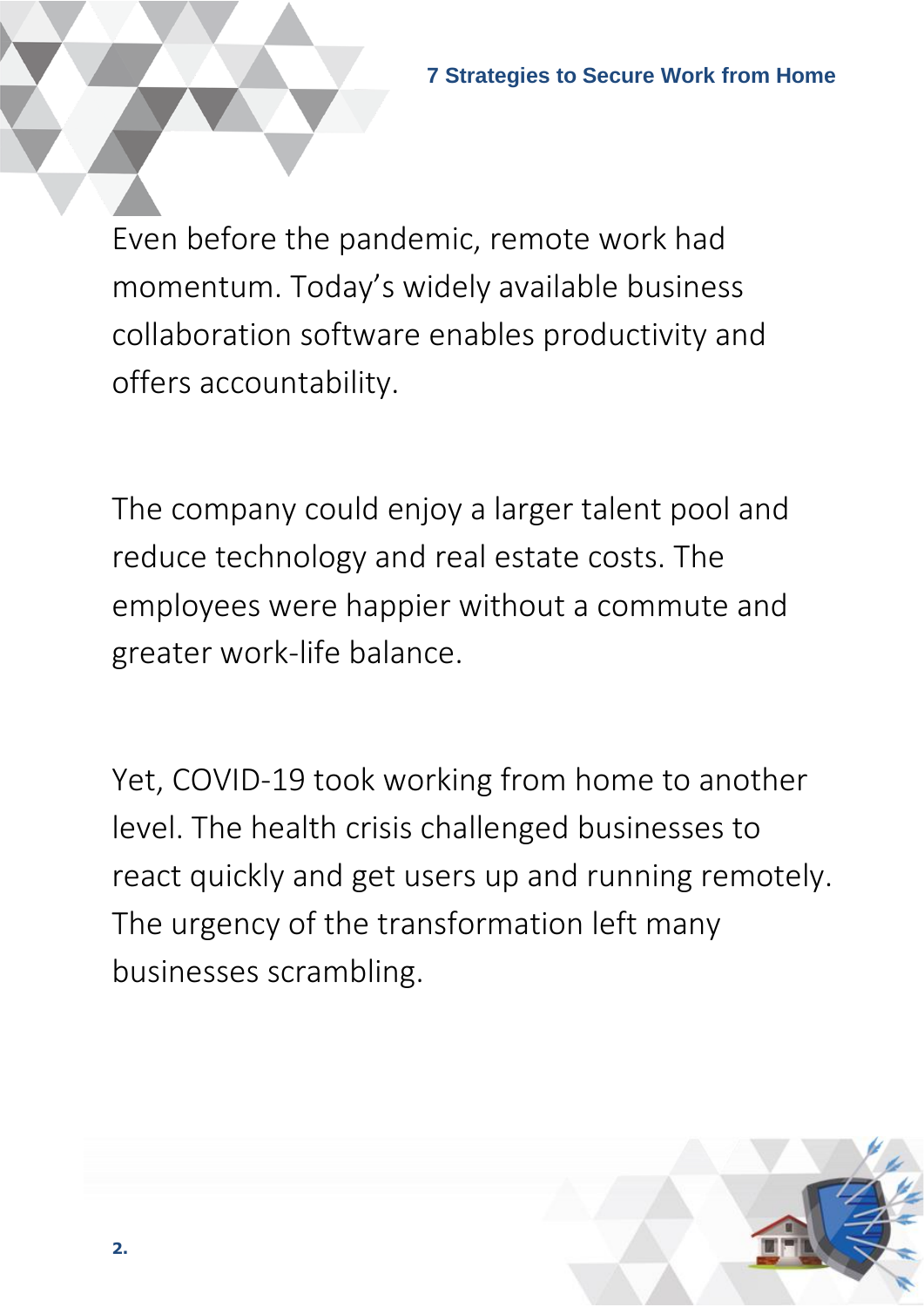Yet the sudden shift to remote work doesn't ease the need to:

- Protect personally identifiable information of customers and employees
- Secure valuable business data and proprietary information
- Prevent unauthorized access to business systems, networks and hardware
- Track access to business infrastructure to detect intrusions and defend against attack

Onsite, your business might have had workstation monitoring, firewalls, unified threat management appliances and more. Plus, a dedicated IT team providing comprehensive security. Locking down business done offsite, on many different devices, is more challenging. Rethink cybersecurity for the new work from home environment with these strategies.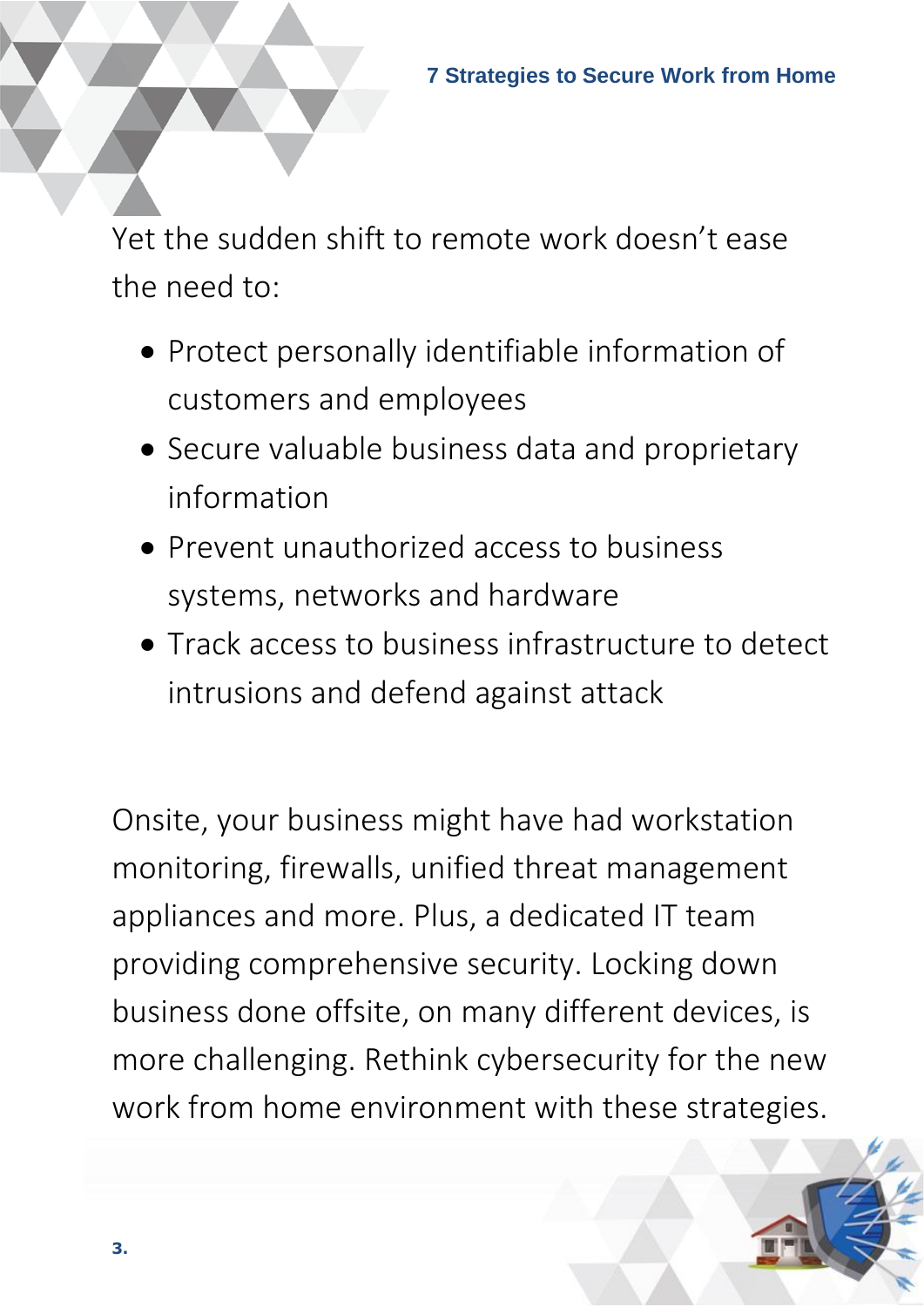#### **#1 Require Antivirus & Malware Upgrades**

Perhaps employees had business laptops. Or you asked them to cart home desktops and monitors. Otherwise, they're working now on personal devices. They're using personal computers, laptops, tablets, or smartphones — of any brand. You can't be sure their devices have the same protections installed. Personal devices could lack firewalls and antivirus protection. Users may not have backups set up either.

Ensure that all business users working remotely install up-to-date antivirus and malware packages. Your business could buy a license for multiple remote employees. Remind users also to keep these current, or have a Managed Service Provider manage it. Skipping a security patch could be disastrous.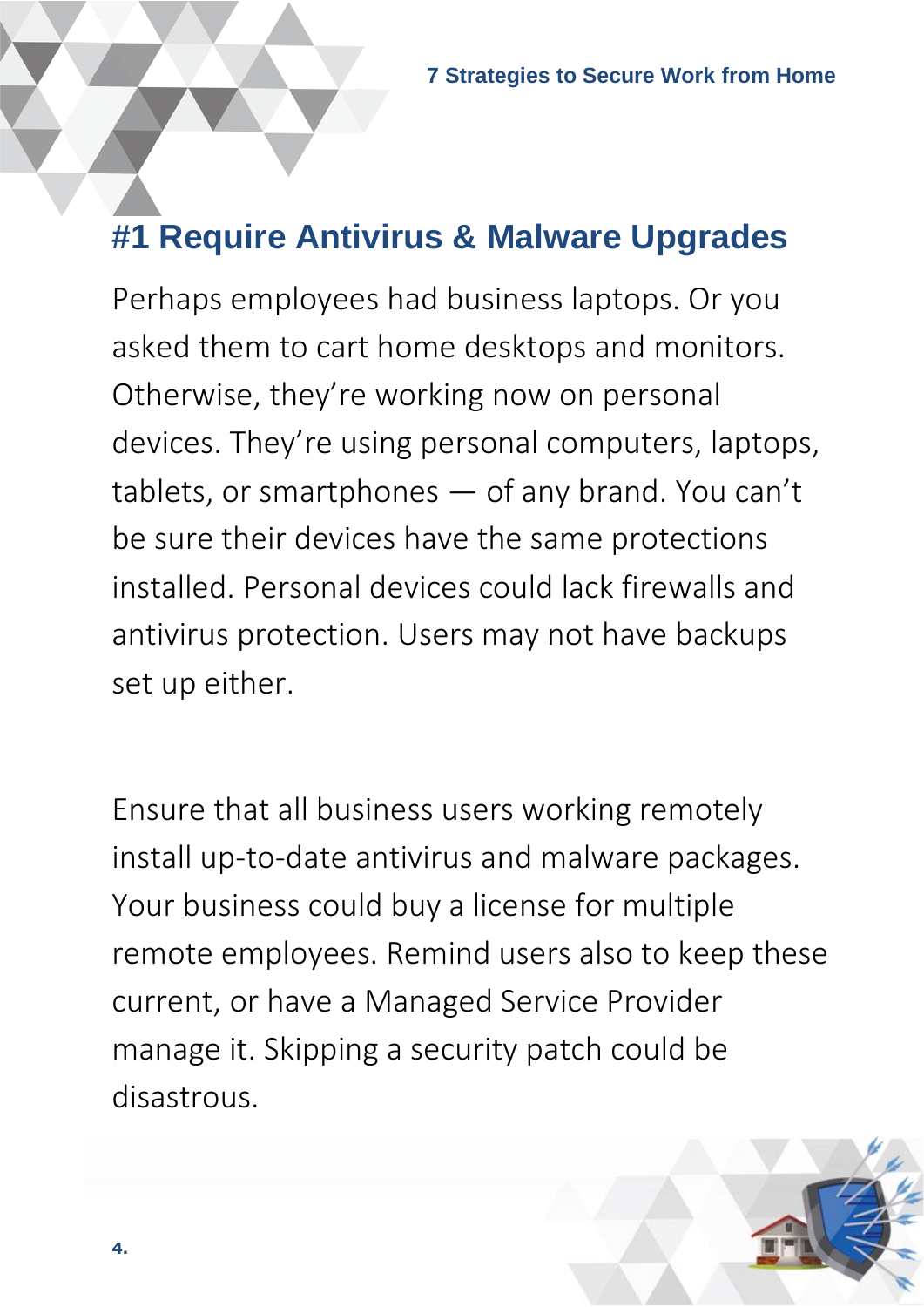#### **#2 Provide Cloud-Based Software Solutions**

In your office, everyone was on the same version of key software. Now, though, you can't be certain that all your users have the same version. How do you know when they last updated their software?

The same with operating systems. Windows 7 reached its end of life on January 14, 2020. That means it's no longer updated with security patches from Microsoft. Hackers know this. Mac users can also be using older operating systems to support their hardware. These employees may not have upgraded at home because their tech still works "just fine." But, that's not going to meet compliance requirements or secure your business systems.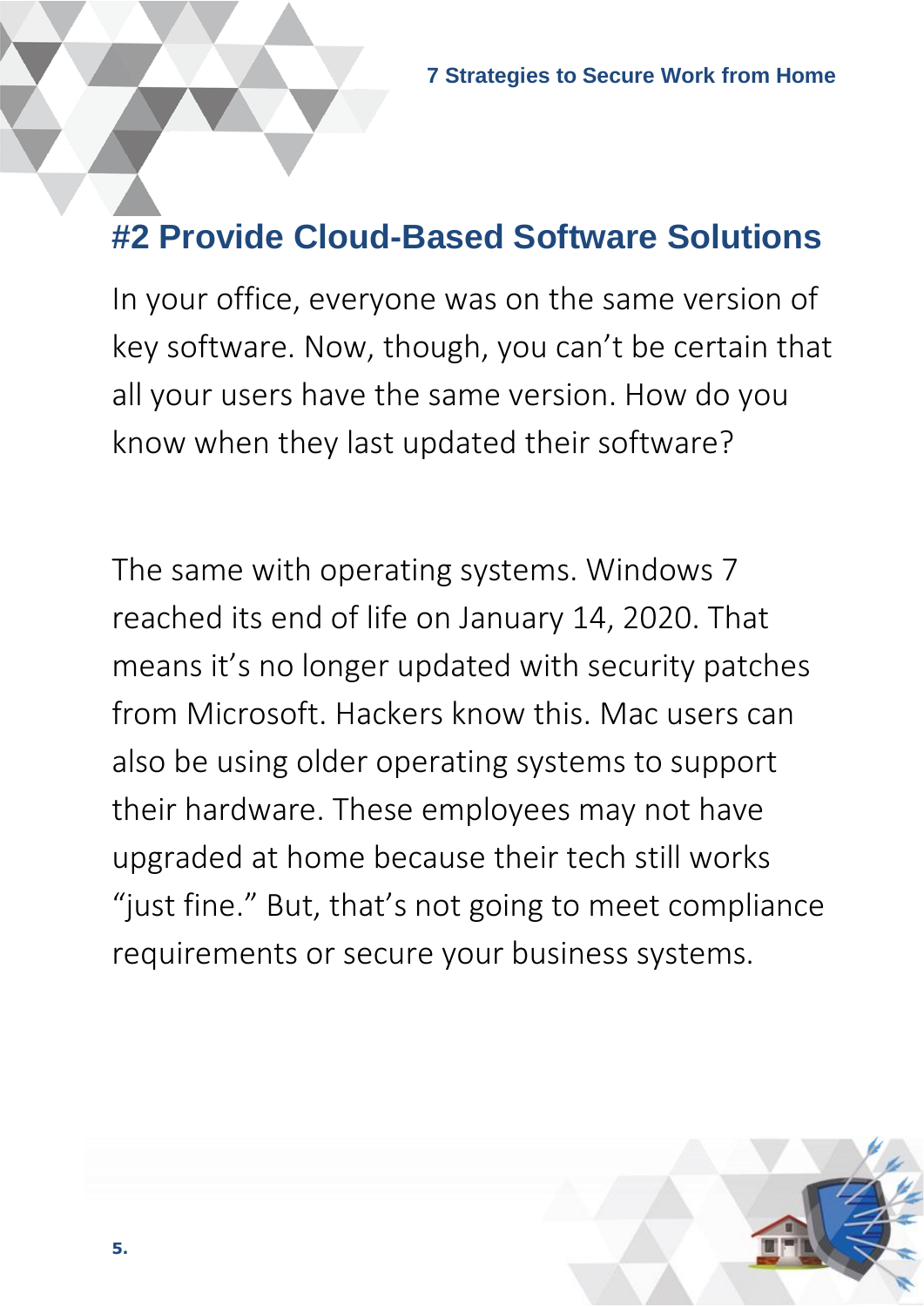Another issue could be that people are Mac users at home, but PC users at work. Or vice versa. This could cause difficulties in transferring work files.

Make things safe and consistent. Provide every user access to a cloud-based software solution. Office 365 is a subscription-based service providing Microsoft Office, Teams, SharePoint, and more. Or G-Suite is the Google equivalent.

Plus, most cloud-based solutions let an administrator monitor and manage user accounts. This helps with access management and maintaining a cybersecurity standard.

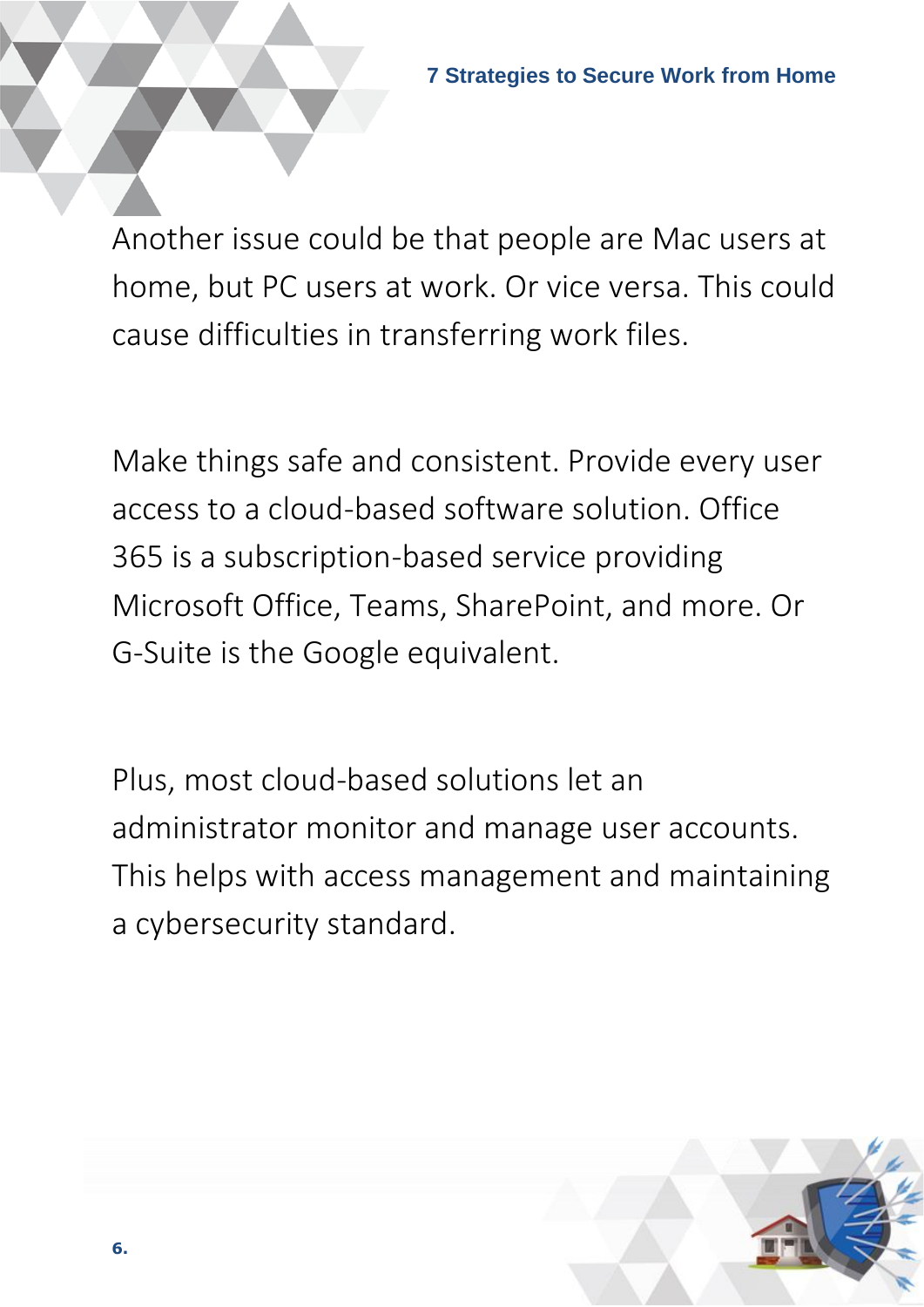#### **#3 Limit External Sharing**

Your employees need to continue collaborating and communicating while working from home. Business collaboration software makes this possible in realtime and securely.

At the same time, your staff need to engage with vendors, suppliers, customers and clients too. You may want to limit file sharing outside of your business. You have fewer protections for that data or information once it is in other hands.

With a few setting changes in software like Microsoft 365 or G Suite, you can make it so that only people with a business account can view a file. Or it may be enough to share information on a readonly basis to prevent changes to any documents.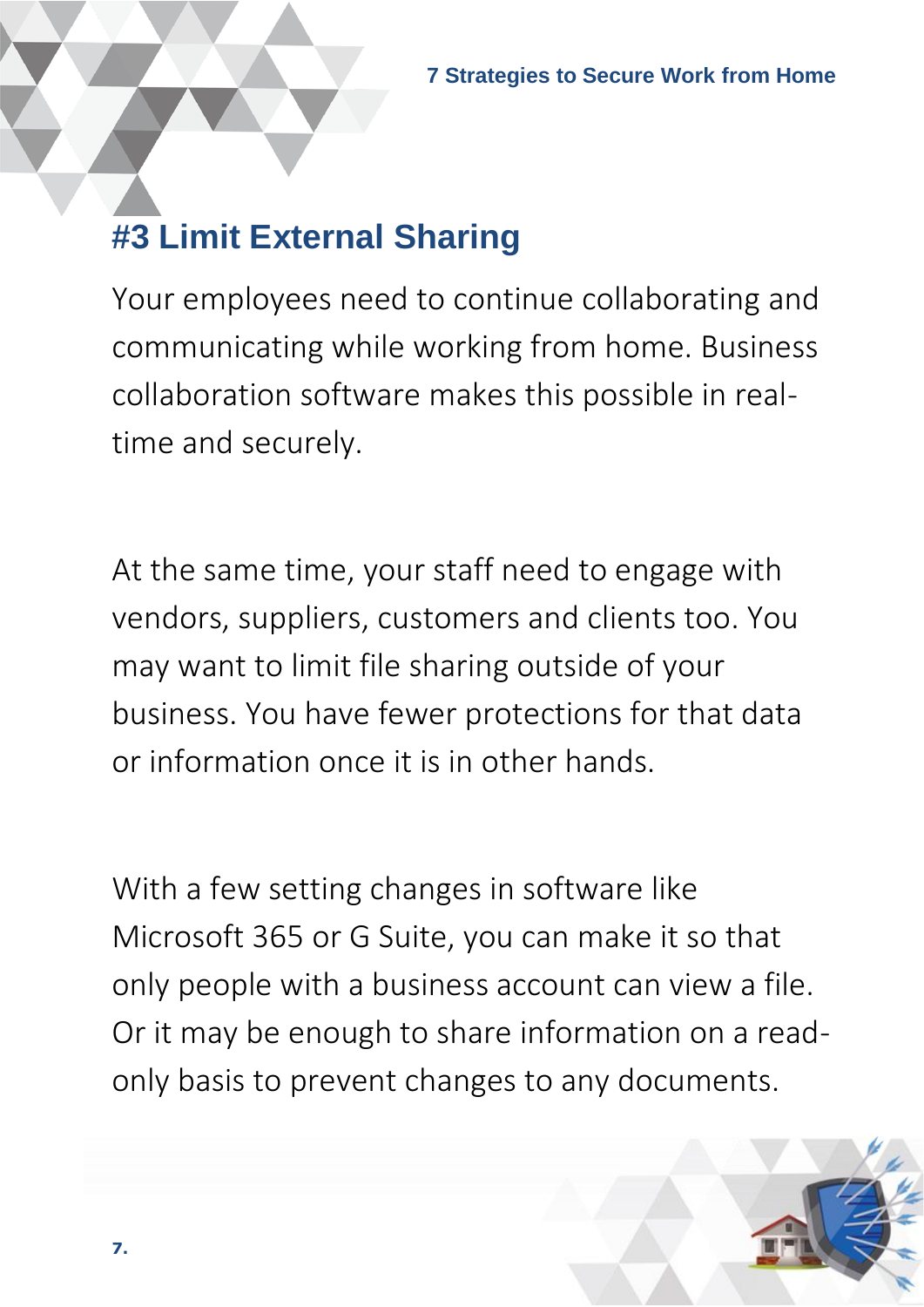#### **#4 Enable Multifactor Authentication**

Cybercriminals have many ways to gain access credentials. Multifactor Authentication goes beyond entering a username and password to login. Twofactor or multifactor authentication (MFA) is increasingly common.

Any time you've entered your username and password and then provided a code sent by email or text, you've been using MFA. With MFA, the user has to provide more than one layer of evidence to gain access.

MFA adds more security, making it harder for bad actors to impersonate a legitimate user. They can't get in by knowing a user's password or PIN alone.

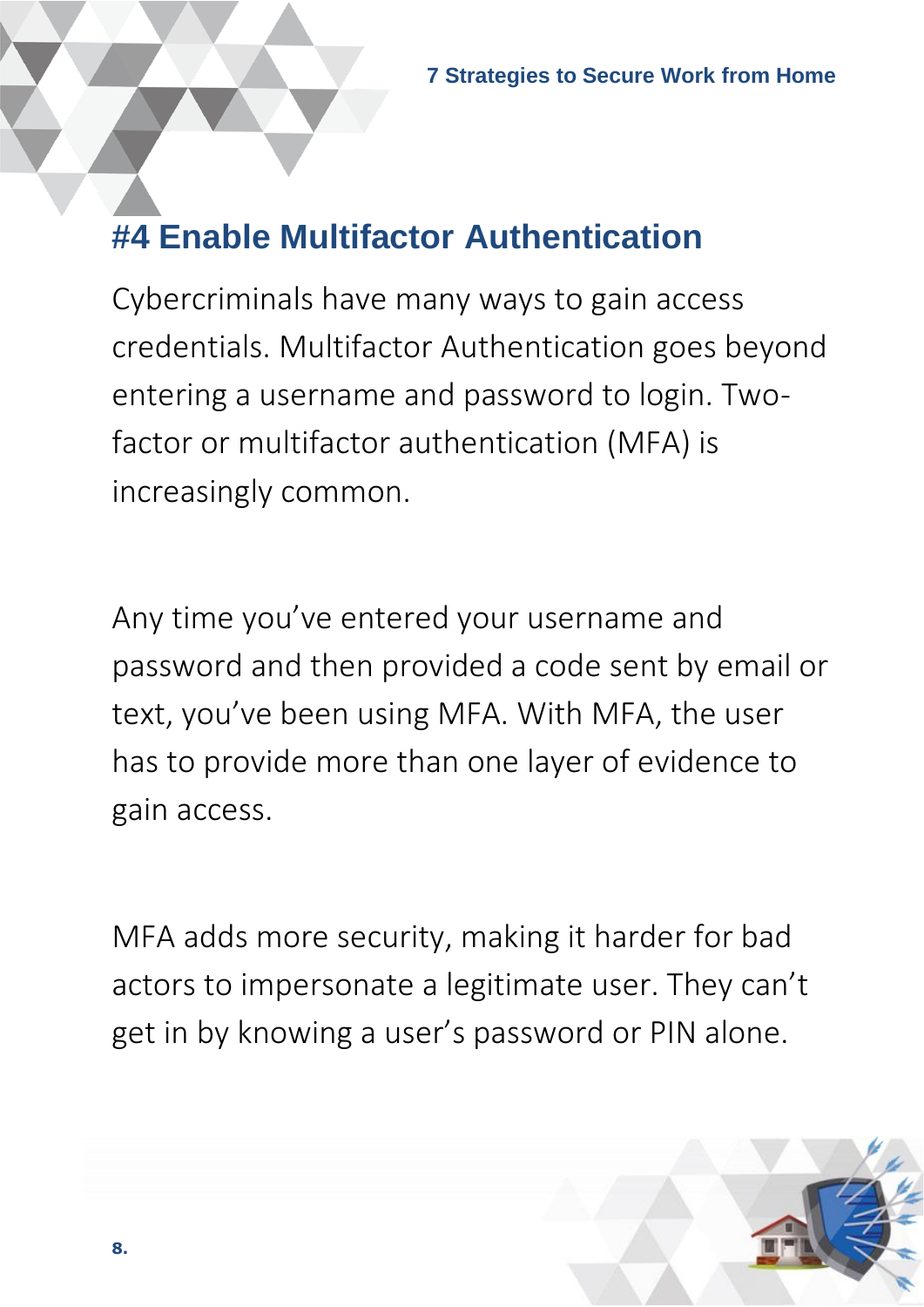They'd also need access to the user's phone or email account.

This added layer of security is a good idea for any devices used offsite. It can also prevent exploitation if an employee's laptop gets stolen. Or reduce the danger of a child accidentally opening any workrelated files.



**9.**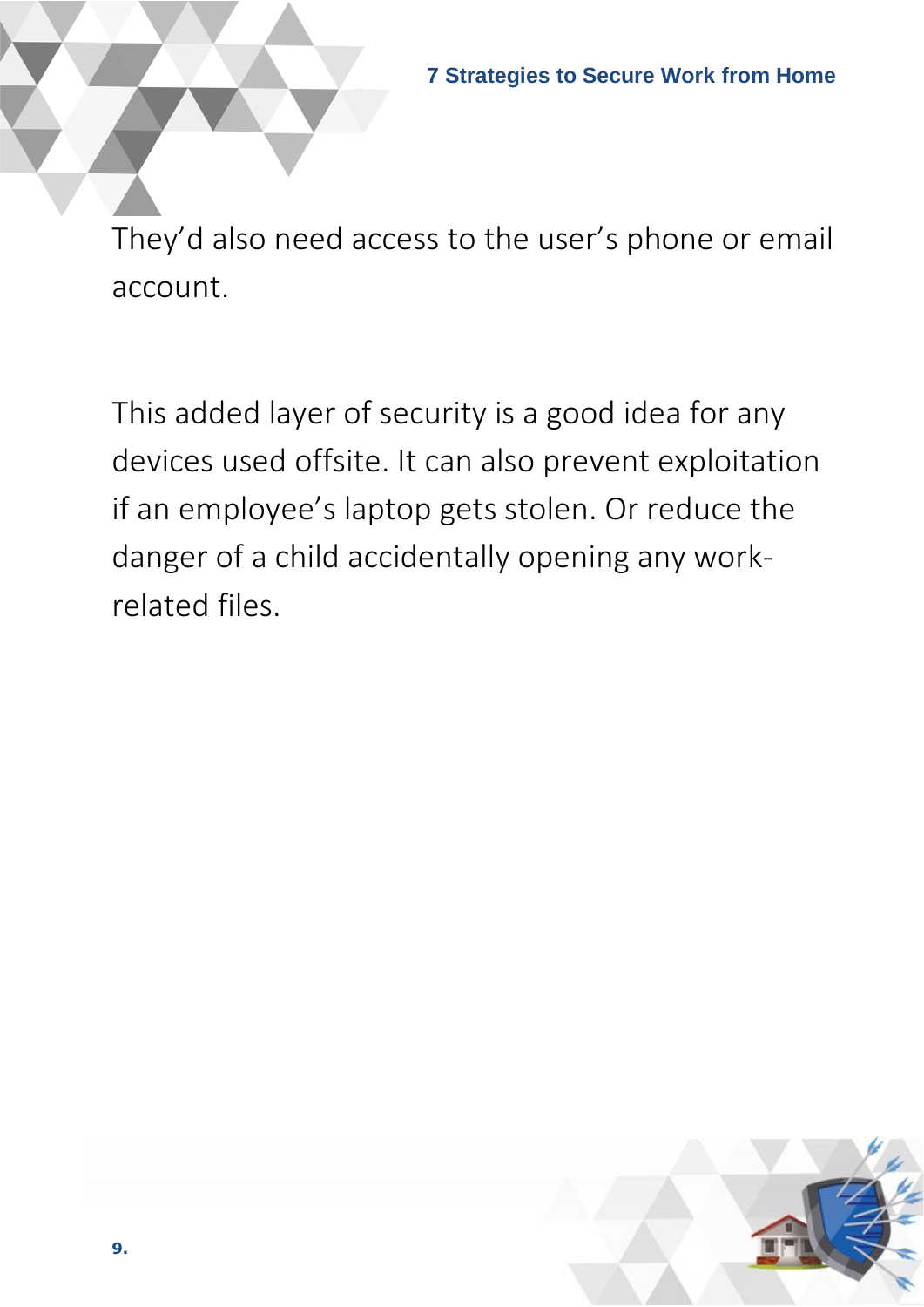#### **#5 Educate Users about Wi-Fi Password Protection**

A virtual private network (VPN) can secure business communications for work from home. A VPN creates a secure connection between the home user's network and the business network. Data traffic between the two points is encrypted for added protection.

A business might load its laptops with a VPN or subscribe to VPN services for its users. There are free VPN options. They come at a price, though. They're often subsidized with advertising or they sell your browsing data.

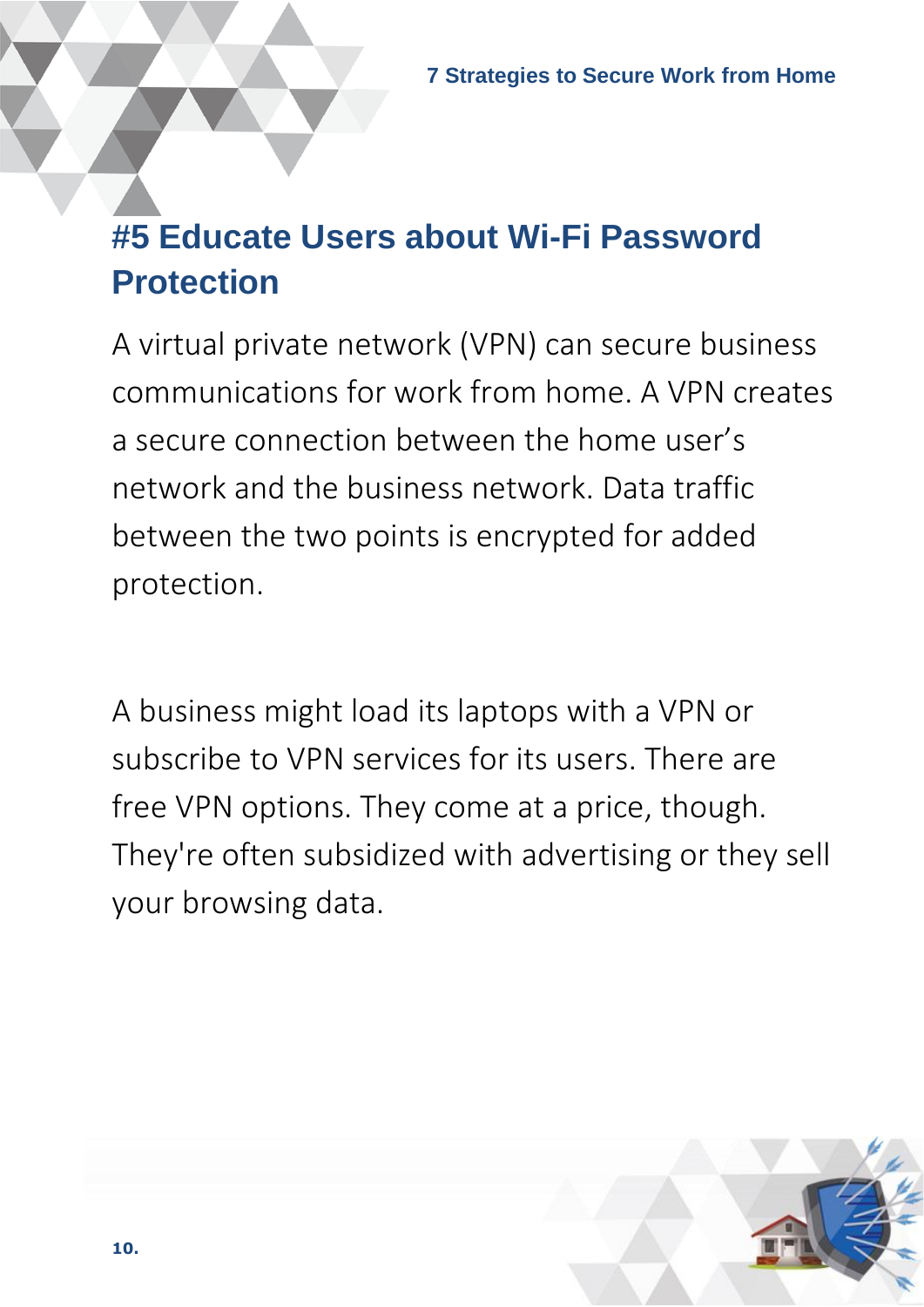Businesses that aren't using a VPN should have a policy in place for connecting to the Internet from home. This should require employees to:

- Change the default username and password on a home Wi-Fi router
- Turn on wireless network encryption
- Hide the network from view
- Keep router software current
- Recommending users turn off their Wi-Fi network when not at home is also a good idea.

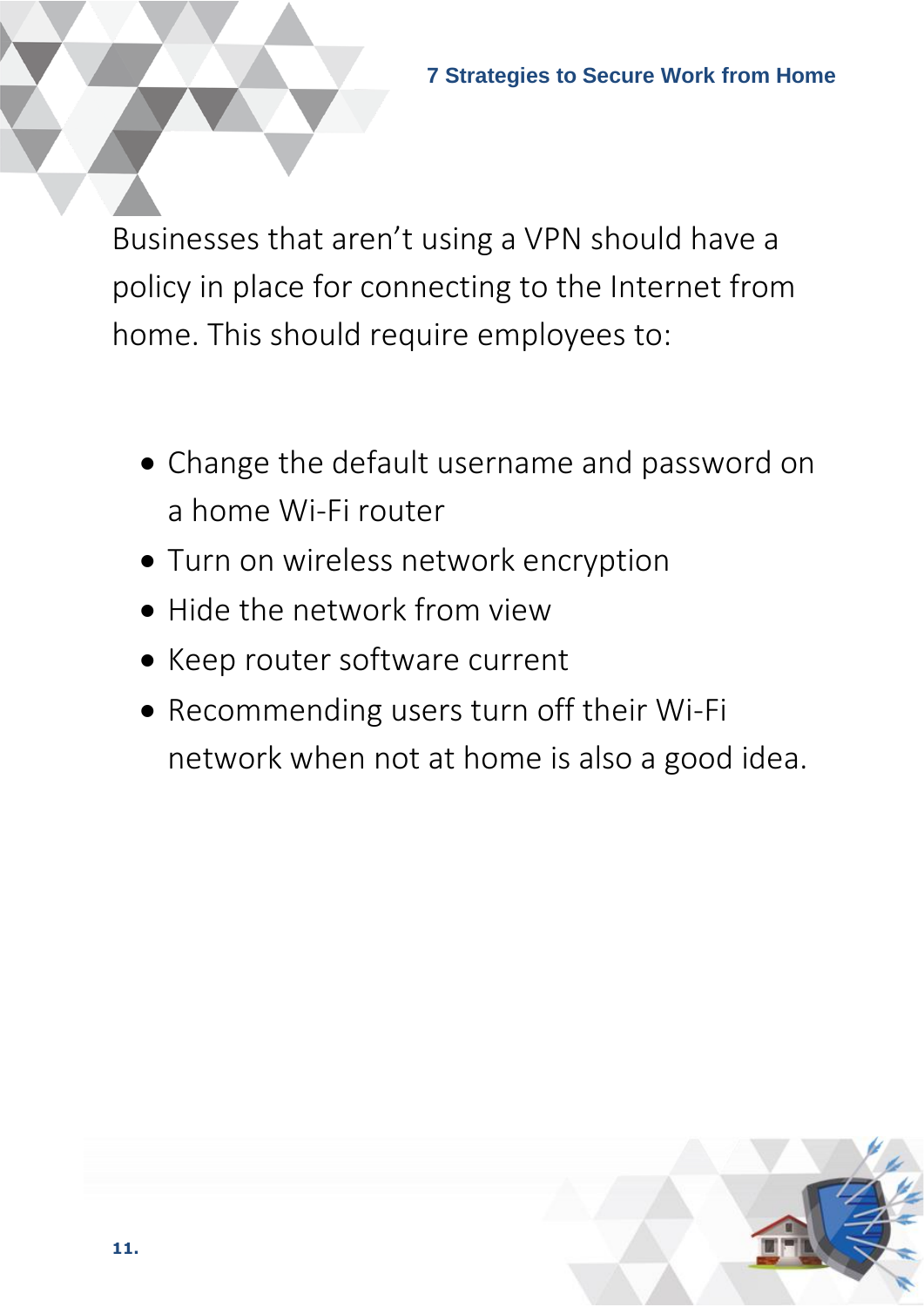#### **#6 Communicate Expectations for Ensuring Business Security**

When employees work on-premises, you can monitor usage. People think twice about opening random files or graphics. Yet you can't be sure they aren't using pirated software at home. Plus, with the same device used for personal and professional reasons, acceptable use grows more blurry.

Clearly communicate what users should avoid. This would include recommendations to:

- Keep work devices shut down or locked when not in use
- Store work devices out of sight and in a safe place at the end of the workday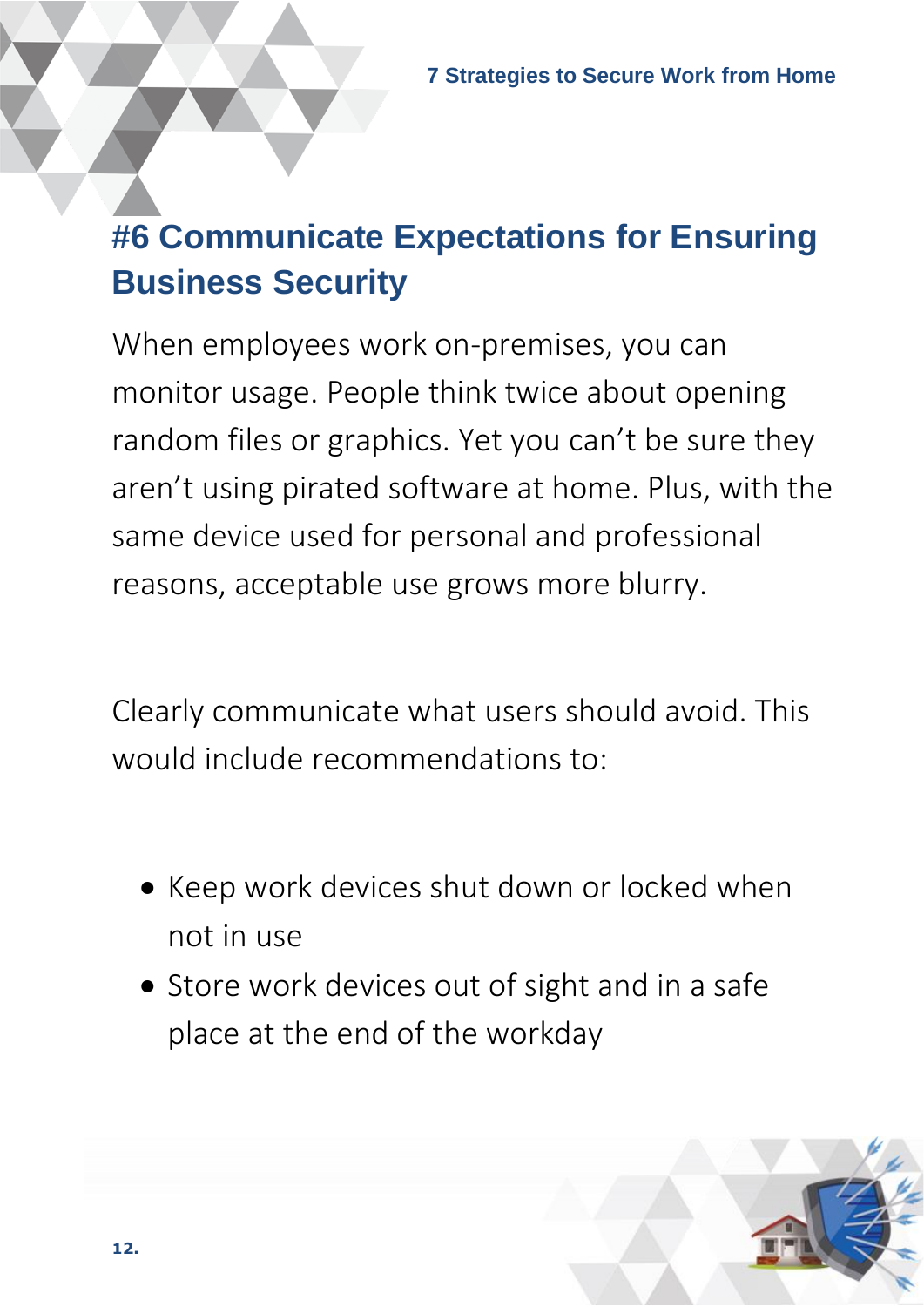- Install password protection on any device used to access work files
- Keep personal and professional accounts separate — don't send work-related emails from private addresses and vice versa
- Avoid public Wi-Fi
- Secure home Wi-Fi with a strong password
- Remain wary of phishing and other attempts to compromise business credentials
- Save and back up files as outlined by your IT team (How often? Where to?work remotely without compromising security or risking noncompliance?

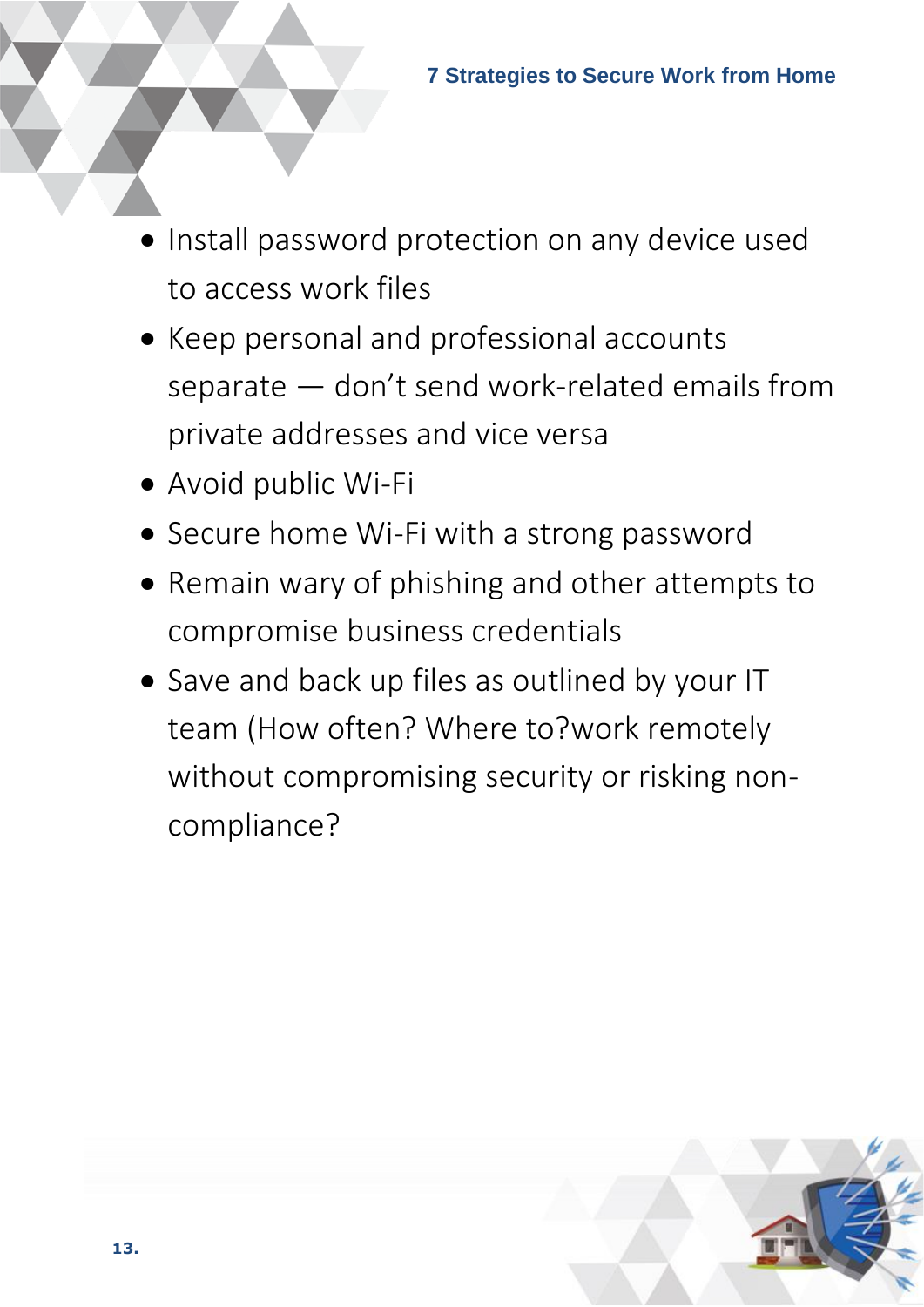#### **#7 Make IT Support Available**

Adding these cybersecurity requirements may feel like another imposition on employees right now. Make it easier for them by offering the IT support they need.

Ensure users have someone reliable they can contact when they encounter technical problems. Different employees will have varying comfort levels with work from home technology. What worked for them working remotely once or twice a month, may not fit the bill now. Providing tech support can go a long way to employee productivity and boost morale.

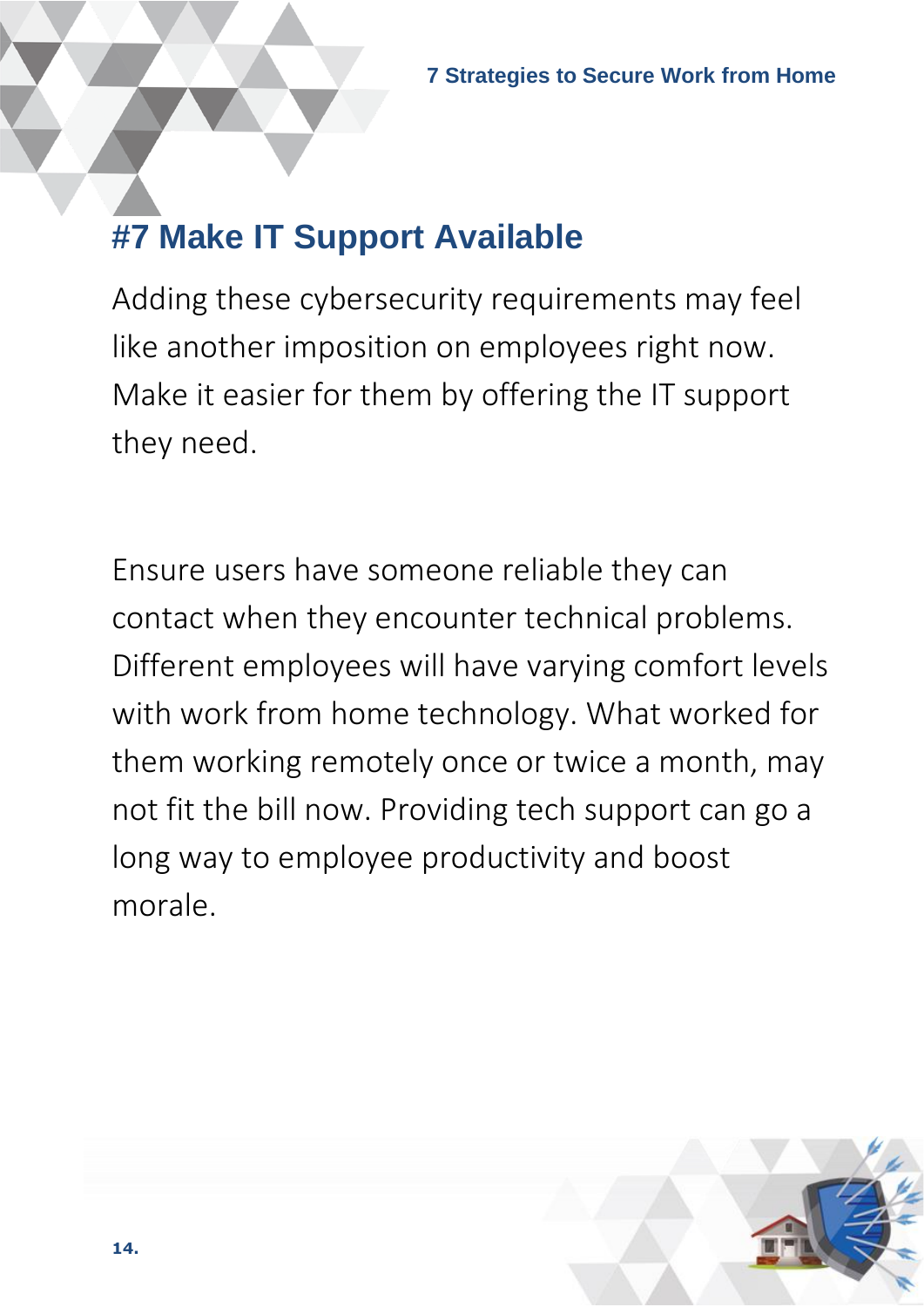#### **Conclusion**

Good technologies and cybersecurity policies can go a long way. At the same time, educating your employees in security awareness is critical too.

Work from home may be a short-term solution for some. Others may identify long-term benefits and stick with it. The strategies outlined here can make remote work viable, reliable, safe and secure.

Need help setting up for remote work? Or implementing administrative controls for work from home? A managed service provider can help. Our experts can get you up and running. Or we can provide the IT help your people need. Contact us today at 403-915-8574!